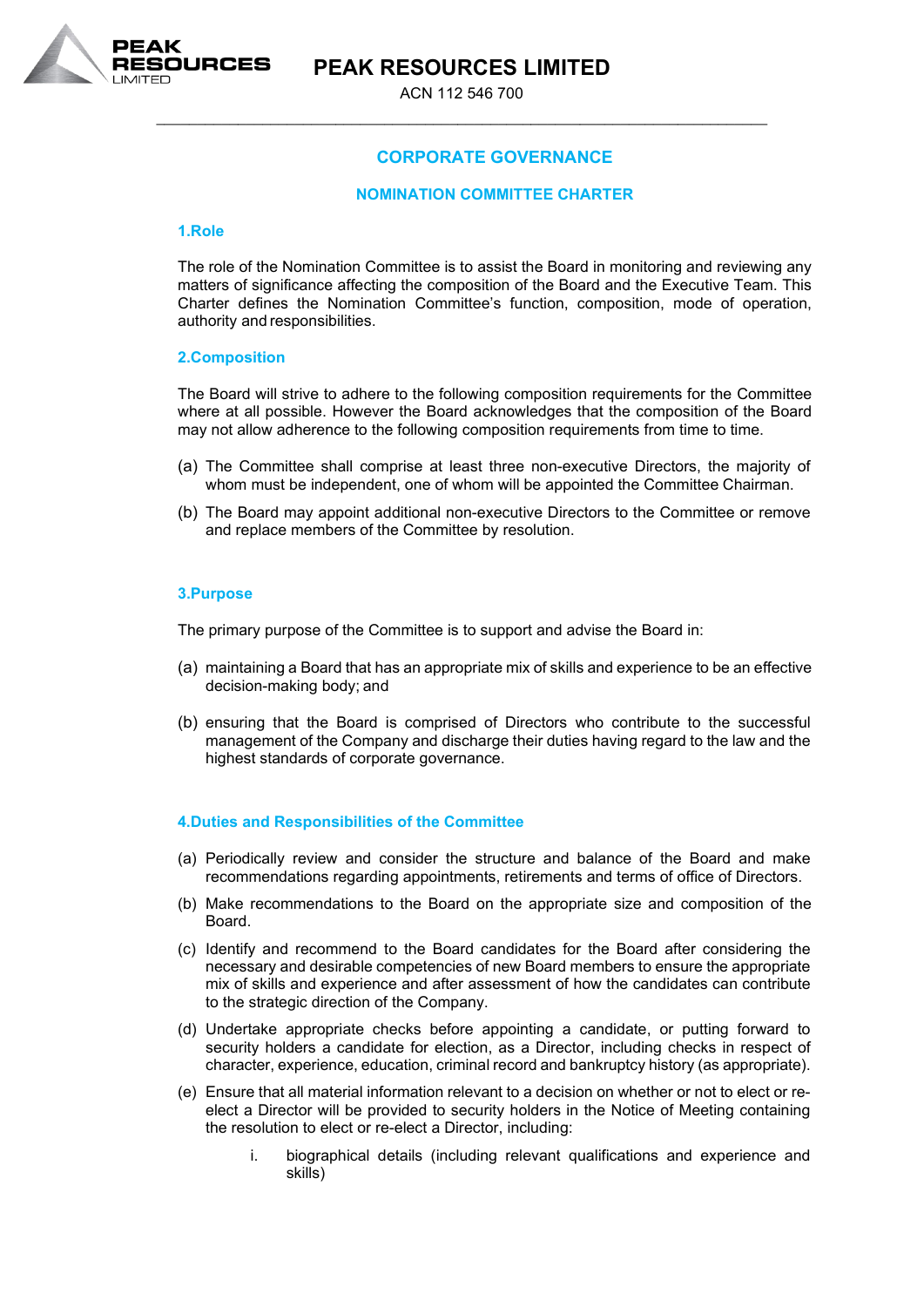

**PEAK RESOURCES LIMITED**

ACN 112 546 700 \_\_\_\_\_\_\_\_\_\_\_\_\_\_\_\_\_\_\_\_\_\_\_\_\_\_\_\_\_\_\_\_\_\_\_\_\_\_\_\_\_\_\_\_\_\_\_\_\_\_\_\_\_\_\_\_\_\_\_\_\_\_\_\_\_\_\_\_\_\_\_\_\_\_\_

- ii. details of any other material directorships currently held by the candidate;
- iii. where standing as a Director for the first time, any material adverse information revealed by the checks, details of any interest, position, association or relationship that might materially influence their capacity to be independent and act in the best interests of the Company and its shareholders, and a statement whether the Board considers the candidate is considered to be independent;
- iv. where standing for re-election as a Director, the term of office served by the Director and a statement whether the Board considers the candidate is considered to be independent; and
- v. a statement by the Board whether it supports the election or re- election of the candidate.
- (f) Ensure that each Director and senior executive is a party to a written agreement with the Company which sets out the terms of that Director's or senior executive's appointment. For these purposes, a senior executive is a member of key management personnel (as defined in the Corporations Act), other than a Director.
- (g) Prepare and maintain a Board skills matrix setting out the mix of skills and diversity that the Board currently has (or is looking to achieve). The Company must disclose this matrix in, or in conjunction with, its Annual Report.
- (h) Approve and review induction and continuing professional development programs and procedures for Directors to ensure that they can effectively discharge their responsibilities.
- (i) Assess and consider the time required to be committed by a non- executive Director to properly fulfil their duty to the Company and advise the Board.
- (j) Consider and recommend to the Board candidates for election or re- election to the Board at each annual shareholders' meeting.
- (k) Review Directorships in other public companies held by or offered to Directors and senior executives of the Company.
- (l) Review succession plans for the Board will a view to maintaining an appropriate balance of skills and experience on the Board.
- (m) Arrange an annual performance evaluation of the Board, its Committee, individual Directors and senior executives as appropriate

#### **5.Meetings**

- (a) The Committee will meet at least once a year and additionally as circumstances may require.
- (b) Meetings are called by the Secretary as directed by the Board or at the request of the Chairman of the Committee.
- (c) Where deemed appropriate by the Chairman of the Committee, meetings and subsequent approvals may be held or concluded by way of a circular written resolution or conference call.
- (d) A quorum shall comprise any two members of the Committee. In the absence of the Committee Chairman or appointed delegate, the members shall elect one of their number as Chairman.
- (e) Decisions will be based on a majority of votes with the Chairman having a casting vote.
- (f) The Committee may invite executive management team members or other individuals, including external third parties to attend meetings of the Committee, as they consider appropriate.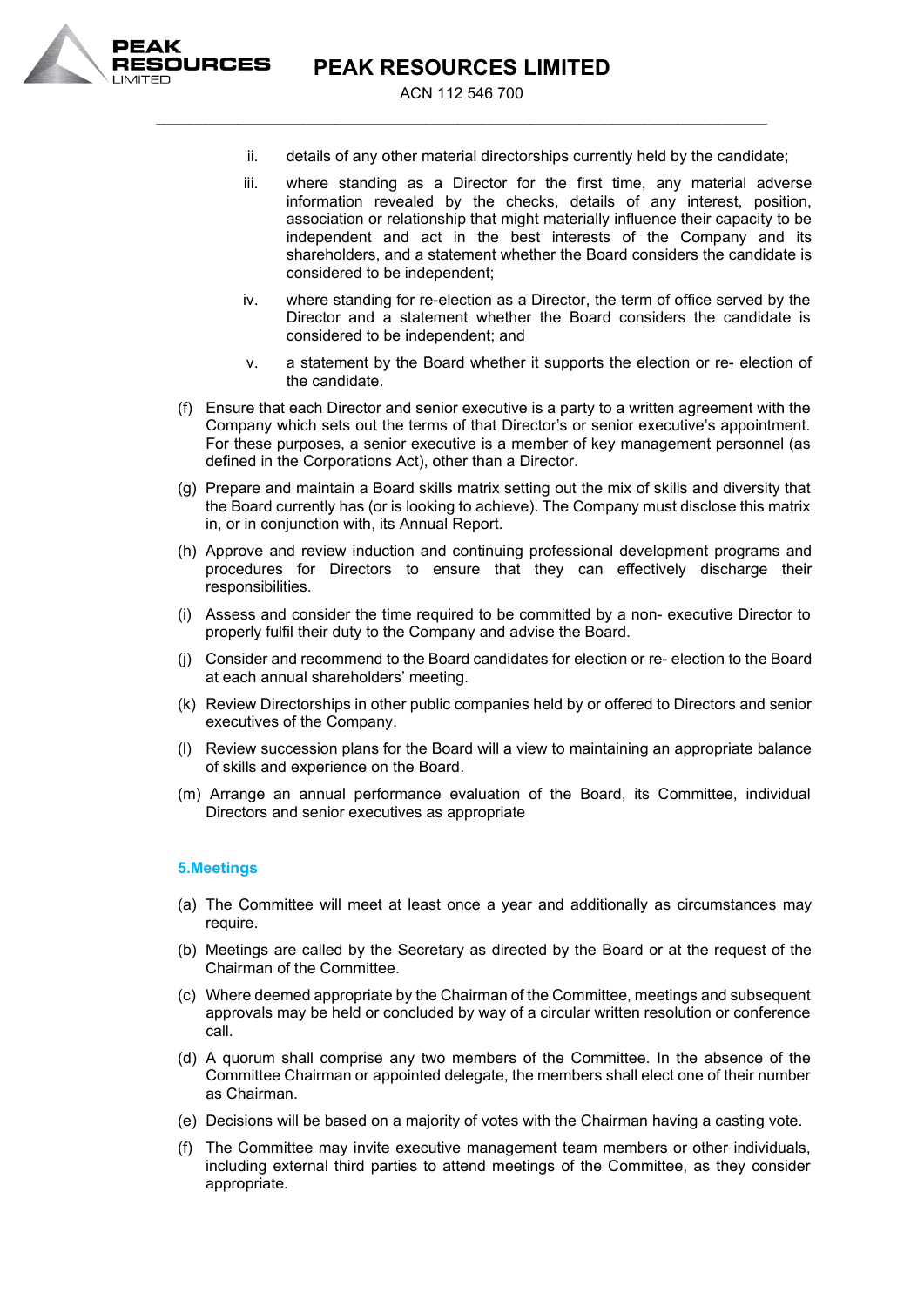

#### **6.Secretary**

- (a) The Company Secretary or their nominee shall be the Secretary of the Committee and shall attend meetings of the Committee as required.
- (b) The Secretary will be responsible for keeping the minutes of meetings of the Committee and circulating them to Committee members and to the other members of the Board.
- (c) The Secretary shall distribute supporting papers for each meeting of the Committee as far in advance as possible.

#### **7.Reliance on Information or Professional or Expert Advice**

Each member of the Committee is entitled to rely on information, or professional or expert advice, to the extent permitted by law, given or prepared by:

- (a) an employee of the Group whom the member believes on reasonable grounds to be reliable and competent in relation to the matters concerned;
- (b) a professional adviser or expert in relation to matters that the member believes on reasonable grounds to be within the person's professional or expert competence; or
- (c) another Director or officer of the Group in relation to matters within the Director's or officer's authority.

#### **8.Access to Advice**

- (a) Members of the Committee have rights of access to the books and records of the Company to enable them to discharge their duties as Committee members, except where the Board determines that such access would be adverse to the Company's interests.
- (b) The Committee may consult independent experts to assist it in carrying out its duties and responsibilities. Any costs incurred as a result of the Committee consulting an independent expert will be borne by the Company.

#### **9.Review of Charter**

- (a) The Board will conduct an annual review of the membership to ensure that the Committee has carried out its functions in an effective manner, and will update the Charter as required or as a result of new laws or regulations.
- (b) The Charter shall be made available to members on request, to senior management, to the external auditor and to other parties as deemed appropriate and will be posted to the Company's website.

#### **10.Reporting**

- (a) The Committee must report to the Board formally at the next Board meeting following from the last Committee meeting on matters relevant to the Committee's role and responsibilities.
- (b) The Committee must brief the Board promptly on all urgent and significant matters.